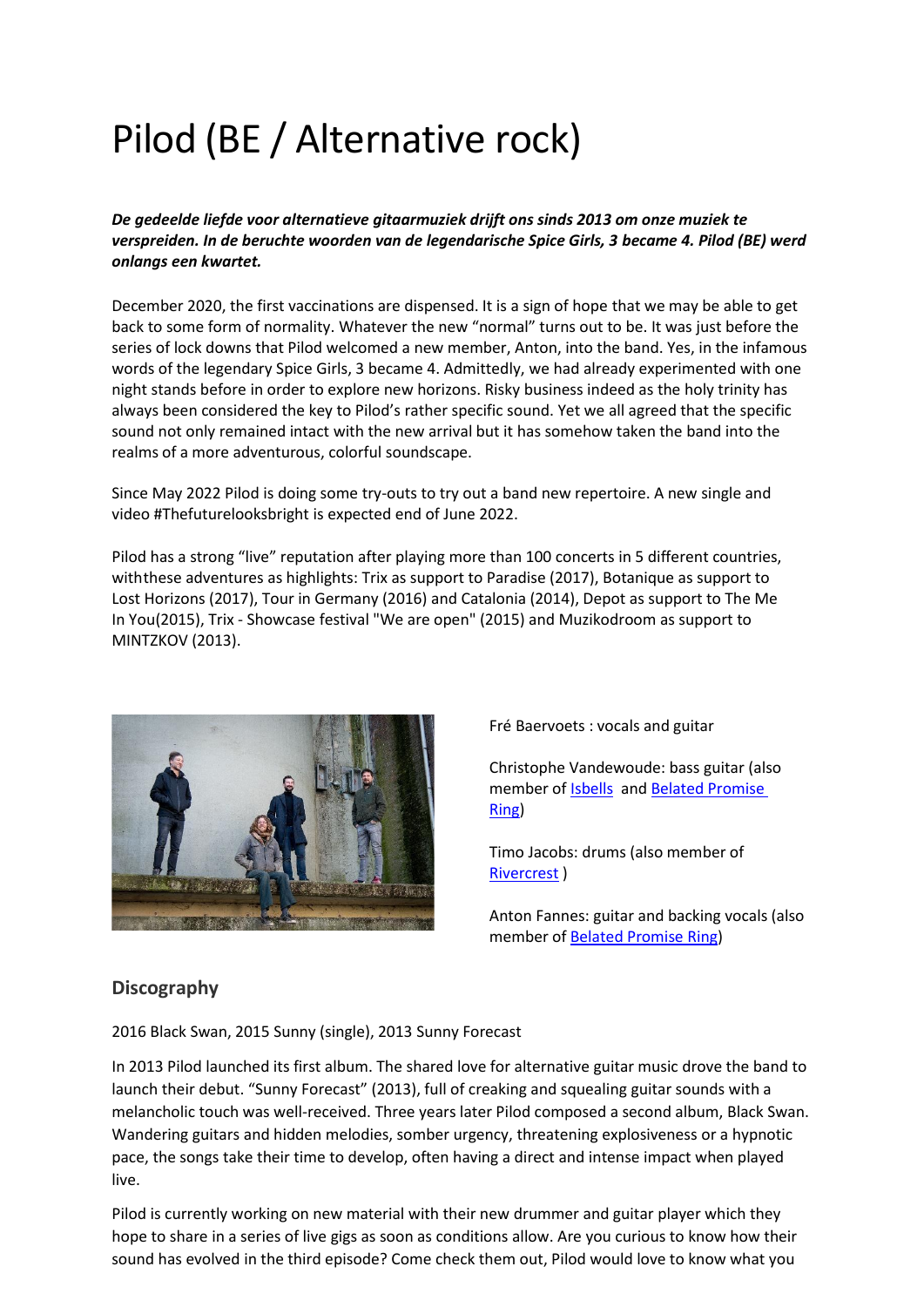think!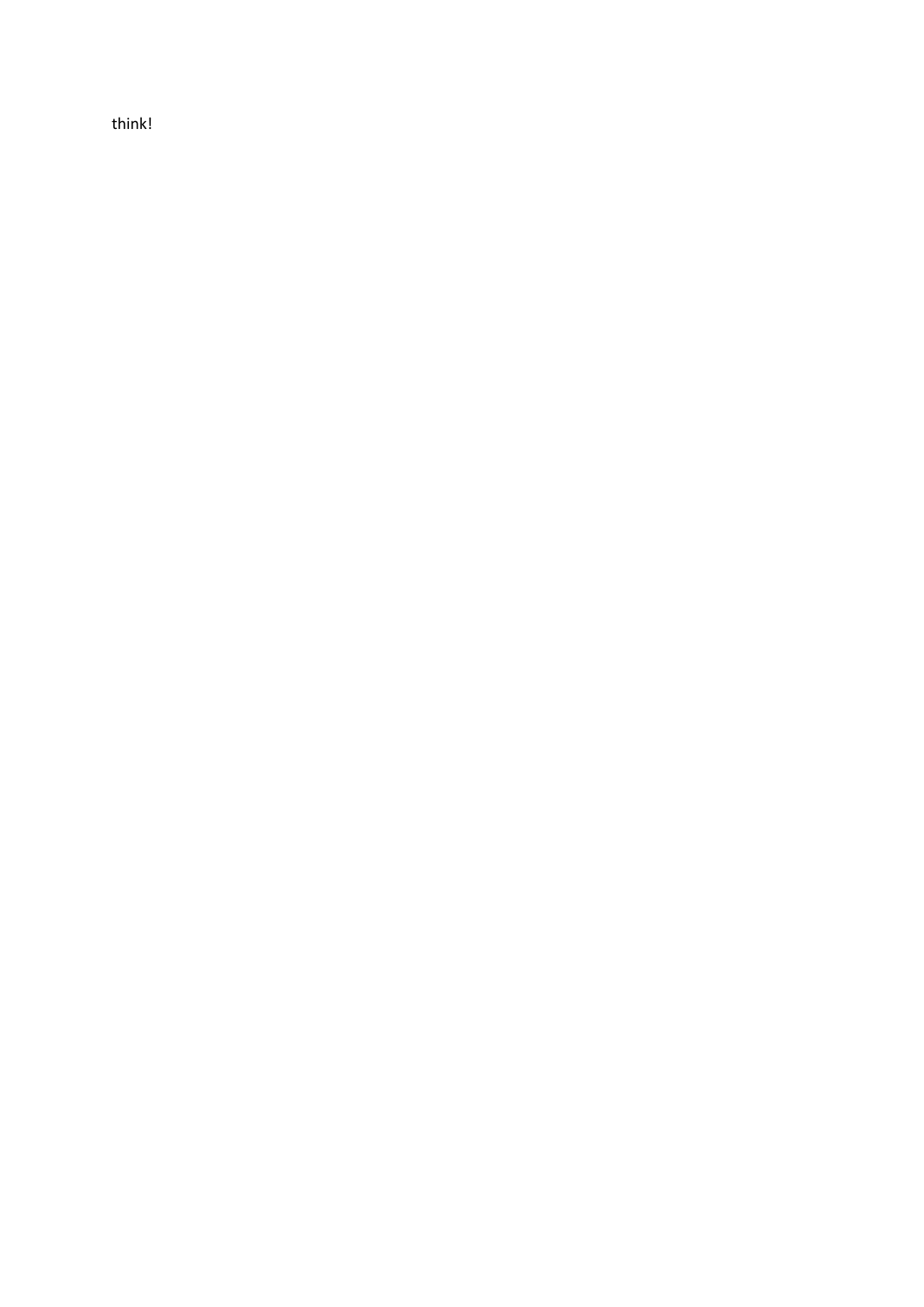*"Belgian band that shows with their latest album that individuality can equate to quality. Pilod flies its own route ..." (De Wereld Morgen 2016)*



# You want more? Read the extensive biography here…

#### **Sunny Forecast**

In 2013 Pilod (Valérie Stoens, Christophe Vandewoude and Frédéric Baervoets) released its first album #sunnyforecast. The shared love for alternative guitar music drove this band from Leuven (BE) to launch their debut.

Thanks to the input of sound engineer, and in the meantime friend, Steven Crabbé, the band's typical sound was refined and channeled into "Sunny Forecast" (2013), a melancholic album full of creaking and squealing guitar sounds that was well-received.

#### **Black Swan**

Three years later and with a new drummer, Pilod composed a second album #blackswan. After playing almost 100 concerts in 5 different countries, with highlights in their home country at Botanique (Brussels) and Trix (Antwerp), Pilod released its second album "Black Swan" in which the theme of the black swan, the impact of the highly improbable, appeared. Wandering guitars and hidden melodies, which go back to their early roots in the 1990ies, were the basic features of the music, but had evolved into a different sound thanks to the new line-up. Whether it is somber urgency, threatening explosiveness or a hypnotic procession pace, the songs take their time to develop and have a direct and intense impact when played live.

#### **Third episode**

Every album a new drummer? It looks that way. The former drummer on Black Swan (Geert Luyts) left the band in September 2018 after playing 4 years with Pilod. The search for a fitting replacement was not easy. After a long search, Timo came through the doors, the lead member from the heavypsychedelic jam band Rivercrest. From the outset, he had a very good musical understanding with Christophe and Fré, underpinned by his intuitive approach to playing the drums. Pilod dedicated all of 2019 and 2020 to working on new material with the new drummer. Recently, in September 2020 the guitar virtuoso Anton Fannes (Belated Promise Ring) joined the band and is adding extra guitar riffs which has resulted into an even richer, more colourful sound.